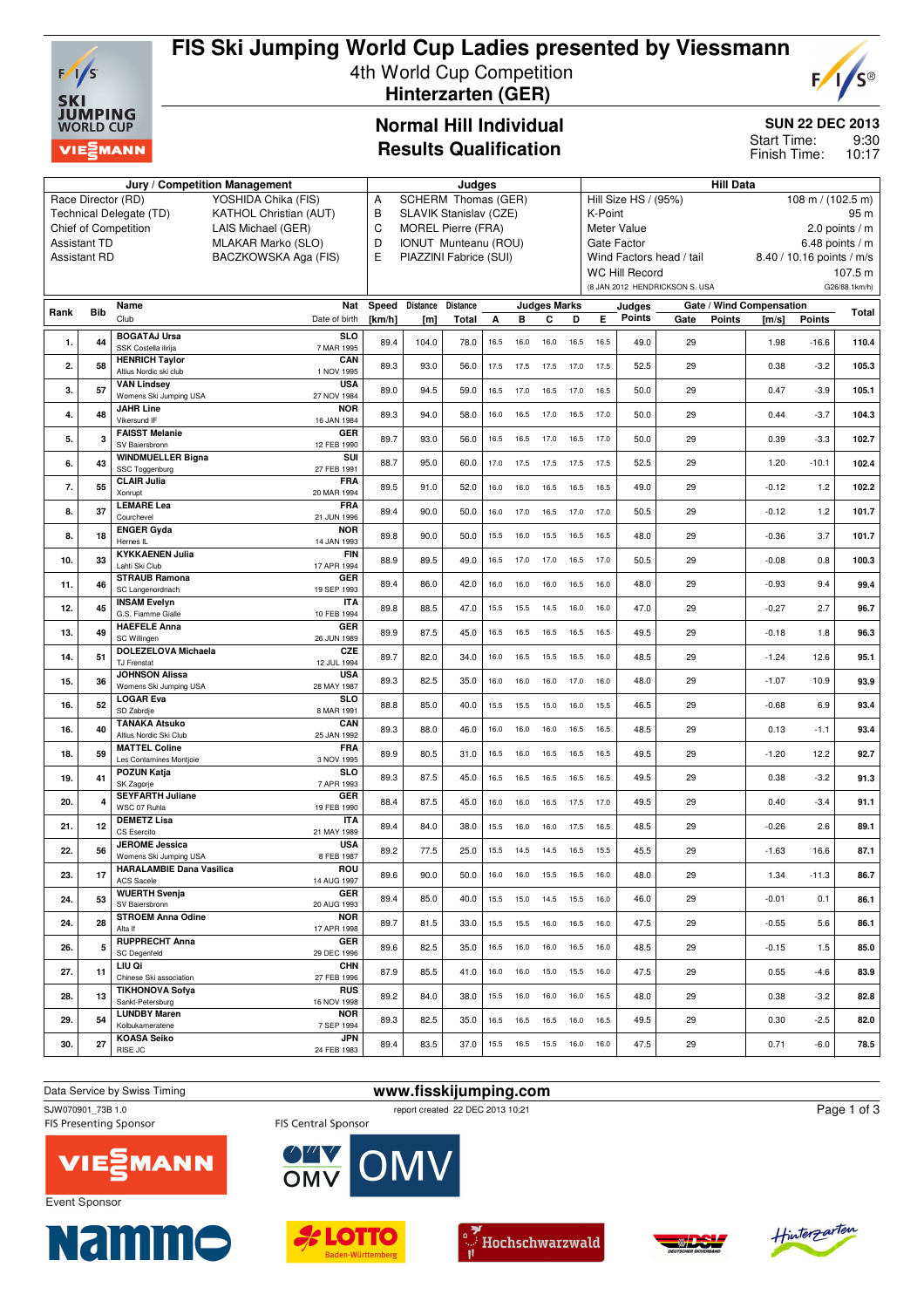

## **FIS Ski Jumping World Cup Ladies presented by Viessmann** 4th World Cup Competition  **Hinterzarten (GER)**



#### **Normal Hill Individual Results Qualification**

#### **SUN 22 DEC 2013**

9:30 10:17 Start Time: Finish Time:

| Rank | <b>Bib</b>           | Name                                                       | Nat                       | Speed  | Distance | Distance     |      |      | Judges Marks |      |      | Judges |      |               | Gate / Wind Compensation |         | <b>Total</b> |
|------|----------------------|------------------------------------------------------------|---------------------------|--------|----------|--------------|------|------|--------------|------|------|--------|------|---------------|--------------------------|---------|--------------|
|      |                      | Club                                                       | Date of birth             | [km/h] | [m]      | <b>Total</b> | А    | в    | С            | D    | Е    | Points | Gate | <b>Points</b> | [m/s]                    | Points  |              |
| 31.  | 47                   | <b>GRAESSLER Ulrike</b><br><b>VSC Klingenthal</b>          | GER<br>17 MAY 1987        | 89.0   | 78.0     | 26.0         | 15.0 | 14.5 | 14.0         | 16.0 | 15.0 | 44.5   | 29   |               | $-0.75$                  | 7.6     | 78.1         |
|      |                      | <b>MALSINER Manuela</b>                                    | <b>ITA</b>                |        |          |              |      |      |              |      |      |        |      |               |                          |         |              |
| 32.  | 35                   | Ski Club gardena                                           | 15 DEC 1997               | 89.3   | 77.5     | 25.0         | 15.5 | 16.0 | 15.5         | 16.0 | 15.5 | 47.0   | 29   |               | $-0.57$                  | 5.8     | 77.8         |
| 33.  | 50                   | <b>RUNGGALDIER Elena</b><br>GS Fiamme Gialle               | <b>ITA</b><br>10 JUL 1990 | 89.5   | 78.0     | 26.0         | 15.0 | 15.0 | 15.0         | 16.5 | 15.0 | 45.0   | 29   |               | $-0.36$                  | 3.7     | 74.7         |
| 34.  | 8                    | LI Xueyao<br>Chinese Ski Association                       | <b>CHN</b><br>11 APR 1995 | 88.8   | 80.0     | 30.0         | 14.5 | 15.5 | 14.0         | 15.5 | 14.5 | 44.5   | 29   |               | 0.12                     | $-1.0$  | 73.5         |
| 35.  | $\overline{2}$       | <b>ZOBEL Veronika</b><br>Sc Oberstdorf                     | GER<br>10 NOV 1994        | 89.7   | 78.0     | 26.0         | 15.0 | 15.0 | 15.0         | 16.5 | 15.5 | 45.5   | 29   |               | $-0.06$                  | 0.6     | 72.1         |
| 36.  | 39                   | <b>SAGEN Anette</b><br>Helfjell UL Skigruppe               | <b>NOR</b><br>10 JAN 1985 | 89.3   | 74.0     | 18.0         | 14.5 | 14.5 | 13.5         | 14.5 | 15.0 | 43.5   | 29   |               | $-0.51$                  | 5.2     | 66.7         |
|      |                      | <b>ROGELJ Spela</b>                                        | <b>SLO</b>                |        |          |              |      |      |              |      |      |        |      |               |                          |         |              |
| 37.  | 42                   | SSK Costella Ilirija                                       | 8 NOV 1994                | 88.9   | 75.5     | 21.0         | 14.5 | 15.0 | 14.0         | 15.5 | 15.0 | 44.5   | 29   |               | $-0.10$                  | 1.0     | 66.5         |
| 38.  | 10                   | <b>HOELZL Chiara</b>                                       | <b>AUT</b>                | 89.2   | 74.5     | 19.0         | 15.0 | 15.5 | 14.5         | 16.5 | 16.0 | 46.5   | 29   |               | $-0.01$                  | 0.1     | 65.6         |
|      |                      | SV Schwarzach-Salzburg                                     | 18 JUL 1997               |        |          |              |      |      |              |      |      |        |      |               |                          |         |              |
| 39.  | 29                   | <b>HUGHES Abby</b><br>Womens Ski Jumping USA               | <b>USA</b><br>21 JUN 1989 | 89.2   | 70.5     | 11.0         | 16.0 | 15.5 | 15.5         | 16.5 | 16.0 | 47.5   | 29   |               | $-0.56$                  | 5.7     | 64.2         |
| 40.  | 14                   | <b>KEIL Katharina</b><br>NST Salzkammergut-Oberoesterreich | <b>AUT</b><br>19 APR 1993 | 89.2   | 73.5     | 17.0         | 16.0 | 16.0 | 16.0         | 17.0 | 16.0 | 48.0   | 29   |               | 0.31                     | $-2.6$  | 62.4         |
|      |                      |                                                            |                           |        |          |              |      |      |              |      |      |        |      |               |                          |         |              |
|      | <b>Not Qualified</b> |                                                            |                           |        |          |              |      |      |              |      |      |        |      |               |                          |         |              |
|      |                      | <b>IWABUCHI Kaori</b>                                      | <b>JPN</b>                |        |          |              |      |      |              |      |      |        |      |               |                          |         |              |
| 41.  | 16                   | Matsumoto University                                       | 28 APR 1993               | 89.1   | 74.0     | 18.0         | 15.0 | 15.0 | 14.5         | 16.5 | 14.5 | 44.5   | 29   |               | 0.05                     | $-0.4$  | 62.1         |
| 42.  |                      | D AGOSTINA Roberta                                         | <b>ITA</b>                | 89.0   |          | 11.0         | 15.0 | 14.5 | 14.0         | 16.0 | 14.0 |        | 29   |               | $-0.67$                  | 6.8     |              |
|      | 25                   | Sci Cai Monte Lussari                                      | 17 AUG 1991               |        | 70.5     |              |      |      |              |      |      | 43.5   |      |               |                          |         | 61.3         |
| 43.  | $\overline{7}$       | <b>GRUSHINA Daria</b><br>St.Petersburg                     | <b>RUS</b><br>26 MAR 1998 | 88.8   | 73.0     | 16.0         | 14.5 | 15.5 | 15.5         | 16.5 | 15.5 | 46.5   | 29   |               | 0.16                     | $-1.3$  | 61.2         |
| 44.  | 15                   | <b>KUSTOVA Alexandra</b><br>Magadan                        | <b>RUS</b><br>26 AUG 1998 | 88.8   | 73.5     | 17.0         | 14.5 | 15.0 | 14.5         | 16.0 | 15.5 | 45.0   | 29   |               | 0.21                     | $-1.8$  | 60.2         |
| 45.  | 26                   | <b>VUIK Wendy</b>                                          | <b>NED</b>                | 89.5   | 65.0     | 0.0          | 15.5 | 15.5 | 15.5         | 15.5 | 15.5 | 46.5   | 29   |               | $-0.49$                  | 5.0     | 51.5         |
|      |                      | National Team                                              | 25 NOV 1988               |        |          |              |      |      |              |      |      |        |      |               |                          |         |              |
| 46.  | 9                    | YAMADA Yurina<br>Hakuba High School                        | <b>JPN</b><br>12 JUL 1996 | 89.1   | 66.0     | 2.0          | 14.0 | 13.5 | 14.5         | 15.5 | 13.5 | 42.0   | 29   |               | $-0.61$                  | 6.2     | 50.2         |
| 47.  | 23                   | <b>PALASZ Magdalena</b><br><b>Uks Soltysianie</b>          | POL.<br>29 AUG 1995       | 88.7   | 69.0     | 8.0          | 14.0 | 14.0 | 14.0         | 15.0 | 13.5 | 42.0   | 29   |               | 0.00                     | 0.0     | 50.0         |
| 48.  | 24                   | <b>NADYMOVA Stefaniya</b><br>Perm                          | <b>RUS</b><br>1 DEC 1994  | 89.0   | 68.5     | 7.0          | 15.0 | 14.0 | 14.5         | 14.5 | 14.0 | 43.0   | 29   |               | 0.40                     | $-3.4$  | 46.6         |
| 49.  | 6                    | <b>MA Tong</b>                                             | <b>CHN</b>                | 88.6   | 68.0     | 6.0          | 14.5 | 14.0 | 14.0         | 15.5 | 14.0 | 42.5   | 29   |               | 0.25                     | $-2.1$  | 46.4         |
|      |                      | Chinese Ski Association                                    | 2 MAR 1994                |        |          |              |      |      |              |      |      |        |      |               |                          |         |              |
| 50.  | 31                   | <b>LUSSI Nina</b><br>New York Ski Ed Foundation            | <b>USA</b><br>29 MAR 1994 | 89.3   | 65.5     | 1.0          | 14.0 | 14.0 | 13.5         | 14.5 | 13.5 | 41.5   | 29   |               | $-0.27$                  | 2.7     | 45.2         |
| 51.  | 34                   | <b>WINDMUELLER Sabrina</b>                                 | SUI                       | 89.2   | 65.0     | 0.0          | 15.0 | 15.5 | 15.5         | 16.0 | 16.0 | 47.0   | 29   |               | 0.29                     | $-2.4$  | 44.6         |
|      |                      | SSC Toggenburg<br><b>BLAZKOVA Barbora</b>                  | 13 OCT 1987<br>CZE        |        |          |              |      |      |              |      |      |        |      |               |                          |         |              |
| 52.  | 21                   | Jkl Desna                                                  | 23 SEP 1997               | 88.3   | 63.0     | $-4.0$       | 13.0 | 13.5 | 13.5         | 14.5 | 13.0 | 40.0   | 29   |               | $-0.54$                  | 5.5     | 41.5         |
| 53.  | 30                   | <b>MIKOVA Lucie</b><br>SK Jested Liberec                   | CZE<br>21 SEP 1994        | 89.3   | 67.5     | 5.0          | 14.5 | 15.5 | 14.5         | 15.0 | 14.0 | 44.0   | 29   |               | 1.01                     | $-8.5$  | 40.5         |
| 54.  | 22                   | <b>PUSTKOVA Vladena</b><br><b>TJ Frenstat</b>              | CZE<br>11 JUL 1992        | 89.4   | 64.0     | $-2.0$       | 14.0 | 14.0 | 13.5         | 15.0 | 13.0 | 41.5   | 29   |               | 0.29                     | $-2.4$  | 37.1         |
| 55.  | 32                   | <b>SZWAB Joanna</b><br><b>KS Chocholow</b>                 | POL<br>17 FEB 1997        | 87.5   | 69.0     | 8.0          | 14.0 | 14.0 | 13.5         | 14.0 | 14.0 | 42.0   | 29   |               | 1.57                     | $-13.2$ | 36.8         |
| 56.  | 20                   | <b>GLADYSHEVA Anastasiya</b><br>Perm                       | <b>RUS</b><br>27 NOV 1987 | 88.1   | 59.0     | $-12.0$      | 13.5 | 13.0 | 13.5         | 13.0 | 14.0 | 40.0   | 29   |               | $-0.34$                  | 3.5     | 31.5         |
|      |                      | <b>GOERLICH Luisa</b>                                      | <b>GER</b>                |        |          |              |      |      |              |      |      |        |      |               |                          |         |              |
| 57.  | 1                    | Wsv 08 lauscha                                             | 21 DEC 1998               | 88.3   | 57.0     | $-16.0$      | 13.0 | 12.5 | 13.0         | 14.0 | 13.0 | 39.0   | 29   |               | $-0.10$                  | 1.0     | 24.0         |
|      |                      |                                                            |                           |        |          |              |      |      |              |      |      |        |      |               |                          |         |              |
|      | Prequalified         | AL TUALIO Mathematic                                       |                           |        |          |              |      |      |              |      |      |        |      |               |                          |         |              |
|      |                      |                                                            | $\sim$ rn                 |        |          |              |      |      |              |      |      |        |      |               |                          |         |              |

| . <del>.</del> . |                                           |                           |      |            |      |  |    |     |         |        |  |
|------------------|-------------------------------------------|---------------------------|------|------------|------|--|----|-----|---------|--------|--|
| 60               | <b>ALTHAUS Katharina</b><br>SC Oberstdorf | <b>GER</b><br>23 MAY 1996 | 89.9 | 98.5       | 67.0 |  | 28 | 3.2 | 0.44    | $-3.7$ |  |
| 61               | ITO Yuki<br>Tsuchiya Home Ski Team        | <b>JPN</b><br>10 MAY 1994 | 88.7 | 88.5       | 47.0 |  | 28 | 3.2 | 0.29    | $-2.4$ |  |
| 62               | <b>KLINEC Ema</b><br>Ssk Alpina ziri      | <b>SLO</b><br>2 JUL 1998  | 89.2 | 86.5       | 43.0 |  | 28 | 3.2 | $-0.33$ | 3.4    |  |
| 63               | <b>SMEBY Helena Olsson</b><br>Byaasen     | <b>NOR</b><br>15 NOV 1983 | 89.1 | 88.5       | 47.0 |  | 28 | 3.2 | 0.16    | $-1.3$ |  |
| 64               | <b>VTIC Maja</b><br>SD Zabrdje            | <b>SLO</b><br>27 JAN 1988 |      | <b>DNS</b> |      |  |    |     |         |        |  |
| 65               | <b>AVVAKUMOVA Irina</b><br>Moscow SHVSM   | <b>RUS</b><br>14 SEP 1991 | 88.6 | 89.5       | 49.0 |  | 28 | 3.2 | 0.72    | $-6.0$ |  |
|                  |                                           |                           |      |            |      |  |    |     |         |        |  |

Data Service by Swiss Timing<br>
SJW070901\_73B 1.0<br> **www.fisskijumping.com**report created 22 DEC 2013 10:21 SJW070901\_73B 1.0<br>
FIS Central Sponsor<br>
FIS Central Sponsor<br>
FIS Central Sponsor

**MV** 

Page 2 of 3







FIS Central Sponsor

OMV